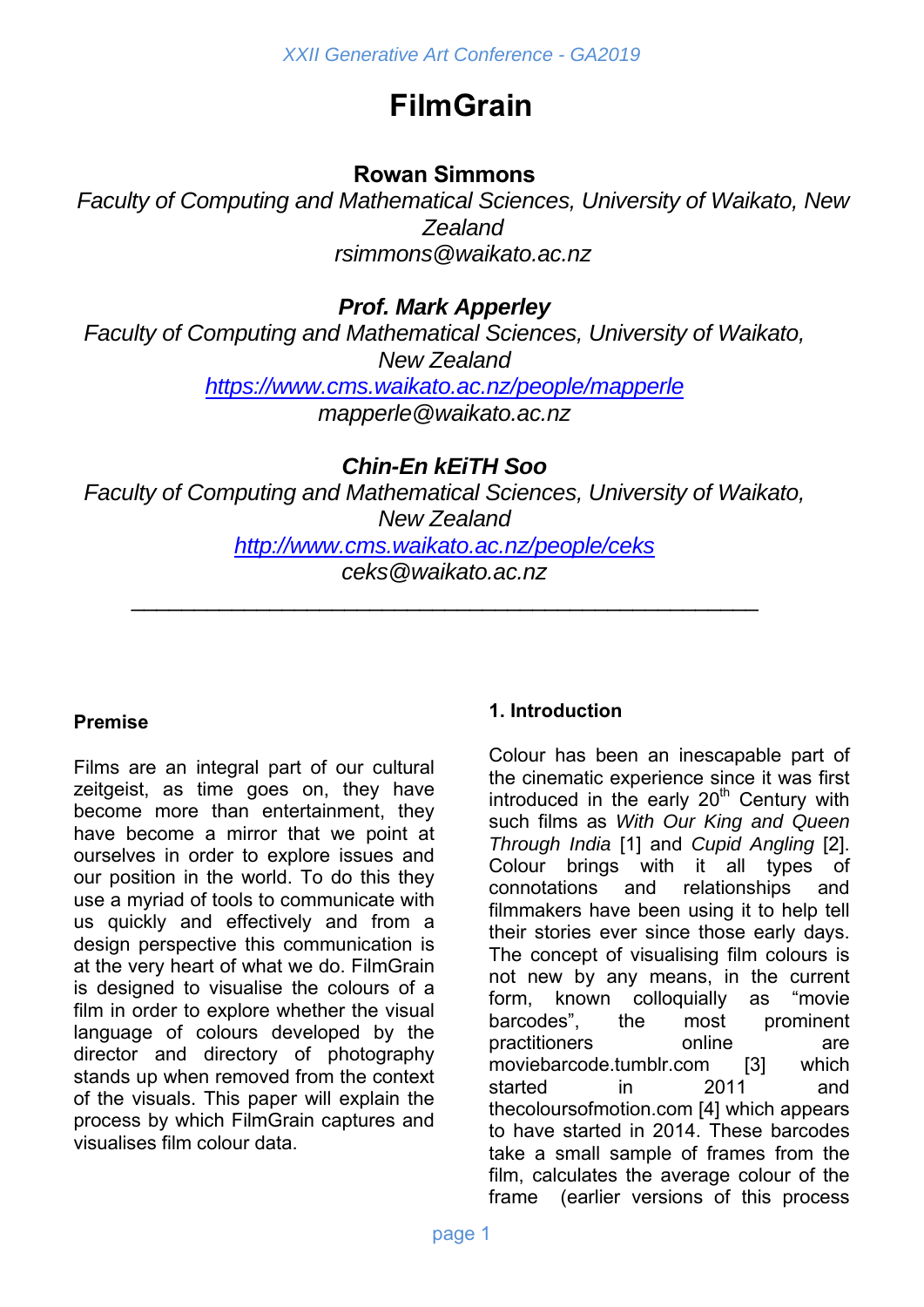## *XXII Generative Art Conference - GA2019*

were a modified form of slit-scan photography as they simply take a slice of each frame and display them sequentially others compress the frame horizontally until 1 pixel wide which creates an approximate average colour of the frame) and visualises that colour as strips either vertically or horizontally to great effect, however this inadvertently changes the experience of the film as not every frame is represented and those that are can be quite some distance from one another chronologically. As shown in Figure 1, one frame is captured every ten seconds meaning that for 2001: A Space Odyssey, the visual can only display a total of 894 of 204,224 possible frames.



### **Figure 1 - 2001: A Space Odyssey by Stanley Kubrick as visualised by thecolorsofmotion.com**

## **2. FilmGrain process**

#### **2.1 Capture**

This is where FilmGrain differs, FilmGrain captures every frame from a film using the ffmpeg software [5] as this software is more efficient than anything we have so far come up with and then captures pixels from three locations in each frame (Top Left, Centre, Bottom Right) as shown in Figure 2. Twenty pixels are captured from each location within the frame in order to create a pool of colours that can be drawn from to fit the visualisation to different display resolutions. This results in 60 pixels being captured for every frame, which for a 90-minute film running at 24 frames per second saves 7,776,000 total pixels or 2,592,000 pixels for each screen location. These pools of pixels are saved into text files and loaded only when required.



2. Center (20px\*) 3. Bottom Right (20px\*) 1. Top Left (20px\*)<br>**ALLER LEFT DE LA CONTENTIFICAT** 

**Figure 2 - Pixel capture locations in each frame. For certain films with differing aspect ratios or framing, the position of the right and left capture locations had to be modified to capture the desired data. In future we will seek to do this position calculation work programmatically to avoid accidentally missing the data.**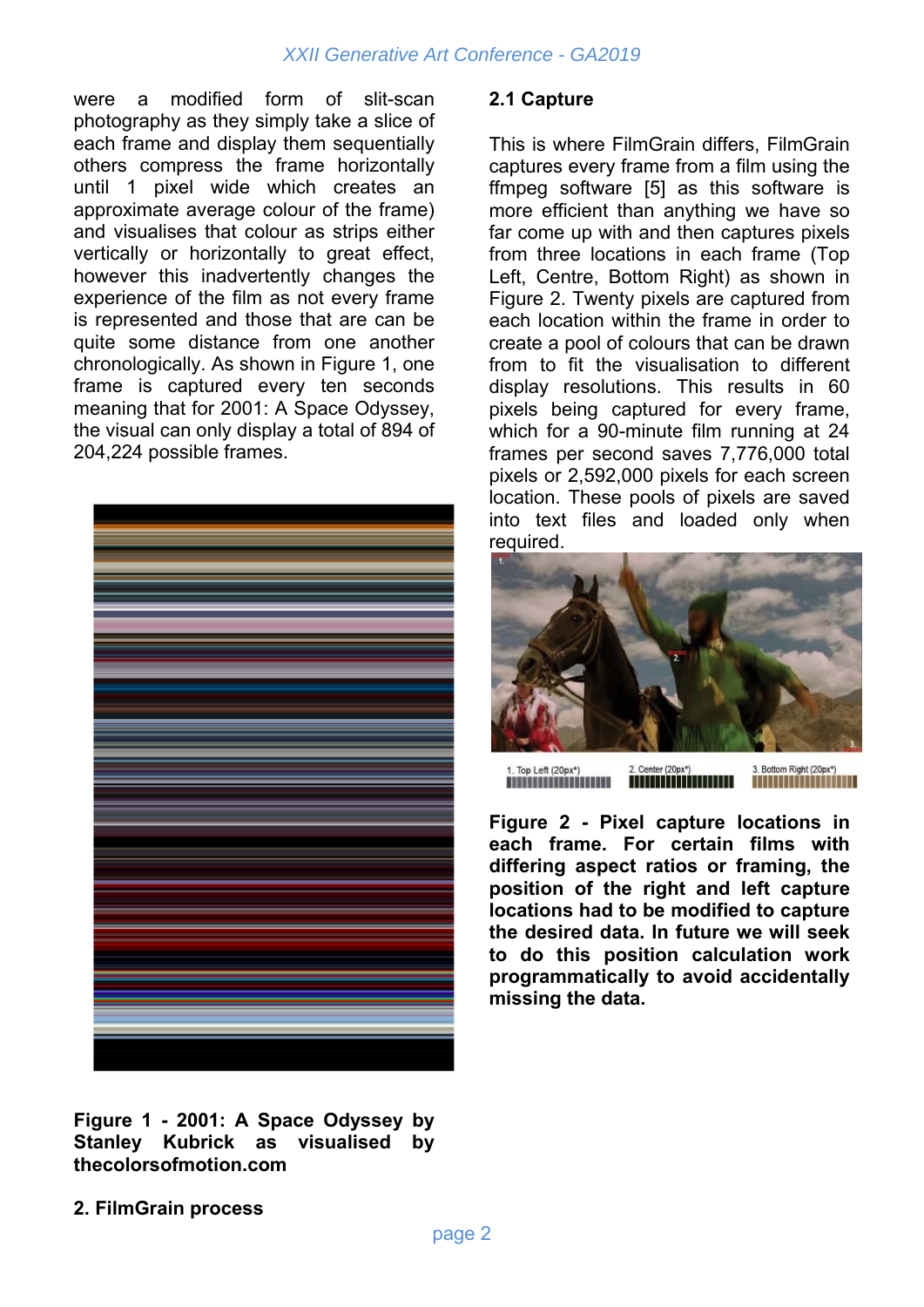## **2.2 Calculation**

To fit the visualisation to the display resolution FilmGrain uses the following calculation to determine how many pixels to take from each pool:

> Width x Height Number of pixels to Number Of Film Frames display per frame

#### **Figure 2 - Pixel calculation to fit visualisation to screen**

This calculation has a drawback in that due to the inability to display partial pixels, the calculation rounds to whole integers and due to the variability of the lengths of films and display resolutions, film often do not fit completely on the screen and will appear too short. We have considered stretching the visualisation image to fit but that is an undesirable solution as it would distort the scale of the colours from film to film.

#### **2.3 Construction**

FilmGrain then presents the pixels for each location sequentially, left to right, top to bottom on the screen in order to maintain sequence of the frames and to present the film in one screen as shown in Figure 3, with no need for scrolling to see all the data which we feel is an improvement over other approaches.

Frame 1 Frame 2 Frame 3



**Figure 3- Single panel of visualisation construction, Frame 1 > Frame 2 >** 

#### **Frame 3> etc...**

#### **2.4 Output**

The three locations are visualised in their own "panel" to allow comparison of the variations of the colours across the frame. This presentation has the effect of creating a "grain" as the sequences of pixels change, hence the name of the project. Figure 4 shows the typical three panel visualisation of a film by FilmGrain showing top left pixels on the left, centre pixels in the centre and bottom right pixels on the right. These panels are also able to be clicked in order to fill the screen, pixels are reloaded, amounts are recalculated, and the visualisation is redrawn as a single panel over the entire screen.



#### **Figure 4 - The Fall by Tarsem Singh as visualised by FilmGrain**

We have found that if people are familiar with the film on display, they can actually "read" the image and identify moments in the film based solely on the colours in the context of the visual narrative. We believe FilmGrain also has utility as a tool for people to use in order to delve into films and start considering the colours of a film as a deliberate choice. This is not just limited to cinephiles, this can be of use to anyone as colour is an integral part of our daily lives and so by really considering colours in the media we consume, we can become more sensitive to visual languages at work in our daily lives.